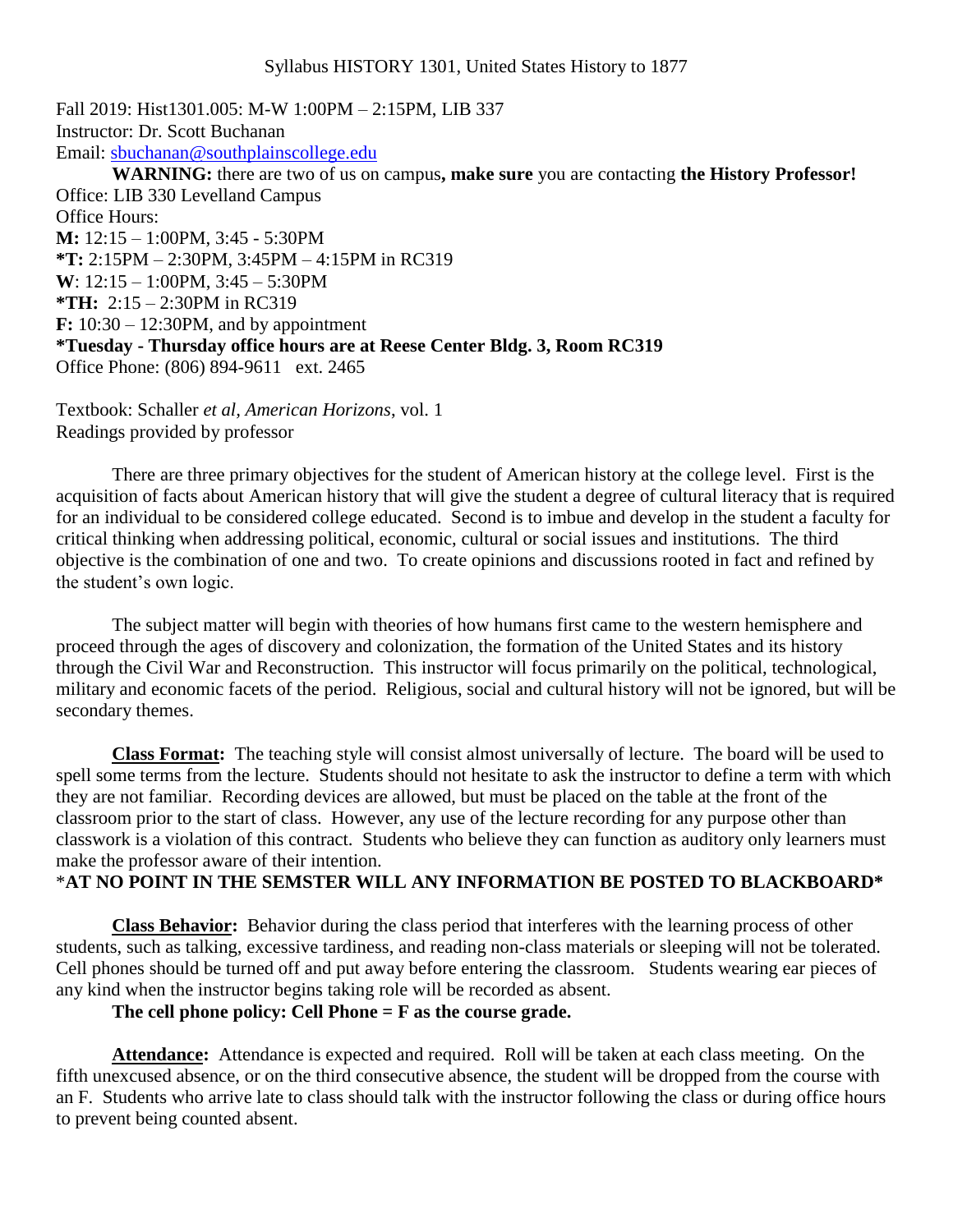**Time Management:** Success in a college level course requires that the student discipline themselves and spend significant time learning the course material outside of lecture. To determine the amount typically needed the student should take the number of credit hours of a given class and multiply by three. Thus for History 1302, a three credit hour class, the student should expect to spend nine hours a week outside of class working with the material.

**Students with Disabilities:** Students with disabilities, including but not limited to physical, psychiatric, or learning disabilities, who wish to request accommodations in this class should notify the Disability Services Office early in the semester so that the appropriate arrangements may be made. In accordance with federal law, a student requesting accommodations must provide acceptable documentation of his/her disability to the Disability Services Office. For more information, call or visit the Disability Services Office at Levelland Student Health & Wellness Center 806-716-2577, Reese Center (also covers ATC) Building 8: 806-716-4675, Plainview Center Main Office: 806-716-4302 or 806-296-9611, or the Health and Wellness main number at 806-716-2529.

**Student Absence for Observation of Religious Holy Days:** A student who is absent from classes for the observation of a religious holy day shall be allowed to take an examination or complete an assignment scheduled for that day within a reasonable time after the absence if, not later than the fifteenth day after the first day of the semester, the student had notified the instructor of each scheduled class that the student would be absent for a religious holy day.

| <b>Grade Calculations:</b> | Midterm: 25%                                           |
|----------------------------|--------------------------------------------------------|
|                            | Best two of three: Exams 1,3,4 (final): 20% each = %40 |
|                            | Participation and attendance: 10%                      |
|                            | Quizzes 25% (instructor will provide the readings)     |
|                            | *GRADE INFORMATION CAN NOT BE SENT VIA EMAIL*          |

**Blackboard**: This class does NOT utilize Blackboard. Final grades are posted on CampusConnect.

**Examinations**: There will be four exams during the semester including the final exam. Exams will primarily be composed of multiple choice, matching and true/false questions. There will be identification or essay questions on at least two of the exams. There will be four exams given; the lowest grade from exams One, Three, or Four will be dropped from the average. The midterm grade cannot be dropped.

"Studying hiStory, my friend, iS no joke and irreSponSible game. to study history one must know in advance that one is attempting something fundamentally impossible, yet necessary and highly important. To study history means submitting to chaos and nevertheless retaining faith in order and meaning. It is a very serious taSk, young man, and poSSibly a tragic one."

---HERMAN HESSE, MAGISTER LUDI 1943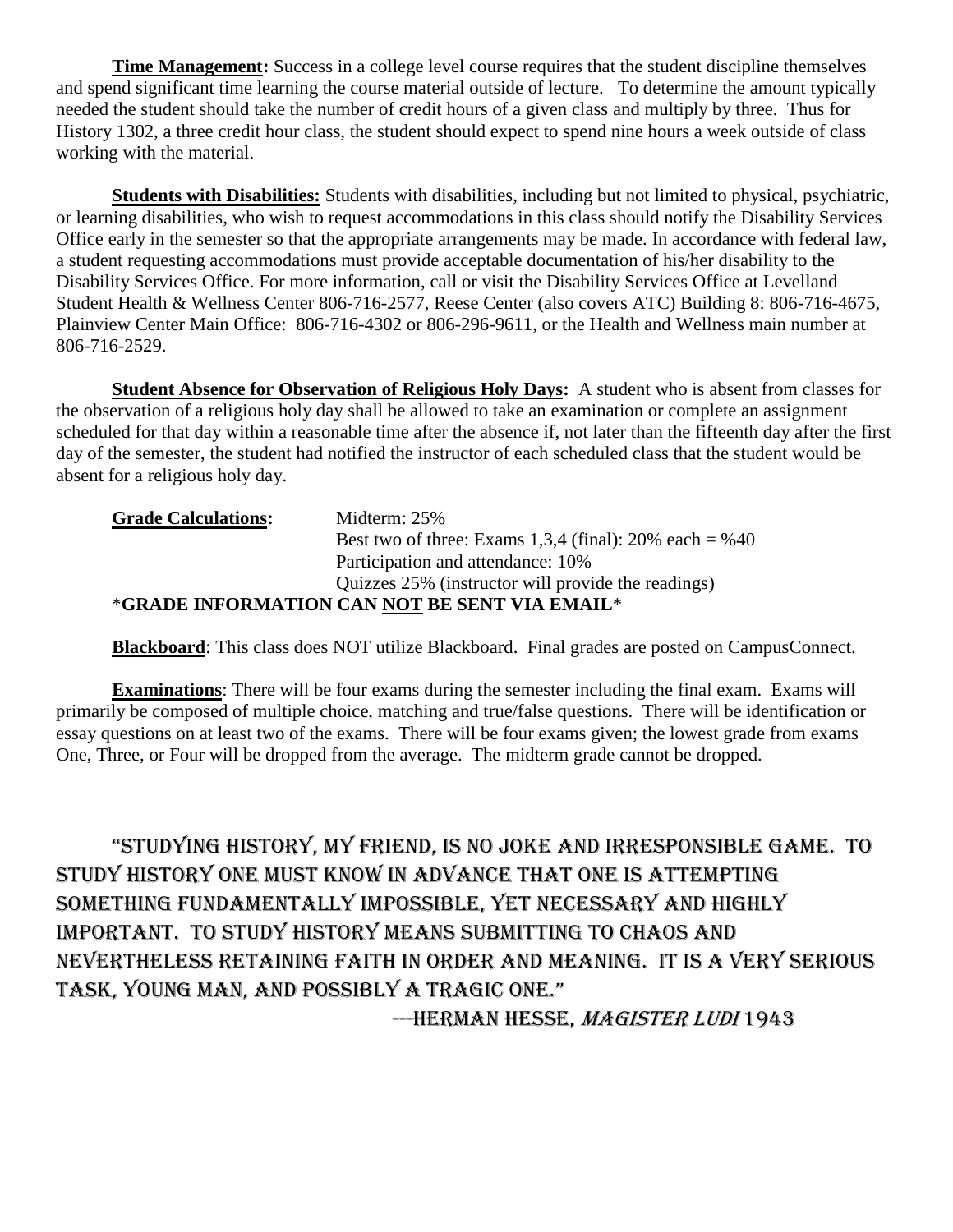#### **Course Schedule: History 1301.005**

The World before 1492

Age of Discovery

#### **Mon., Sept. 2 nd: Labor Day Holiday, class does not meet.**

Columbian Exchanges; institutions, germs and resources

Colonial North America

## **Wed., Sept 11 th: The Salem Witchcraft Scare quiz**

## **Wed., Sept 18 th: Exam #1**

The British Empire and the Road to Revolution

## **Wed. Oct. 9 th: "Why the British Lost" quiz**

The American Revolution

The Early Republic and the Philadelphia Convention

#### **Wed., Oct 16 th: Exam #2**

#### **Wed., Oct 23 rd: Artisans to Factory Hands**

Jeffersonian to Jacksonian America

Industrial America

Manifest Destiny

#### **Wed., Nov. 6 th: The Mexican-American War quiz.**

The Mexican-American War The 1850s

#### **Wed., Nov. 13 th: EXAM #3**

#### **Wed., Nov. 27 th: Thanksgiving Holiday, Class Does Not Meet.**

The Civil War

# **Wed., Dec., 4th: Why Soldiers Fought quiz**

Reconstruction

# **FINAL EXAM: 10:15 A.M – 12:15 P.M., Wednesday, Dec. 11 th, 2019, LIB 337**